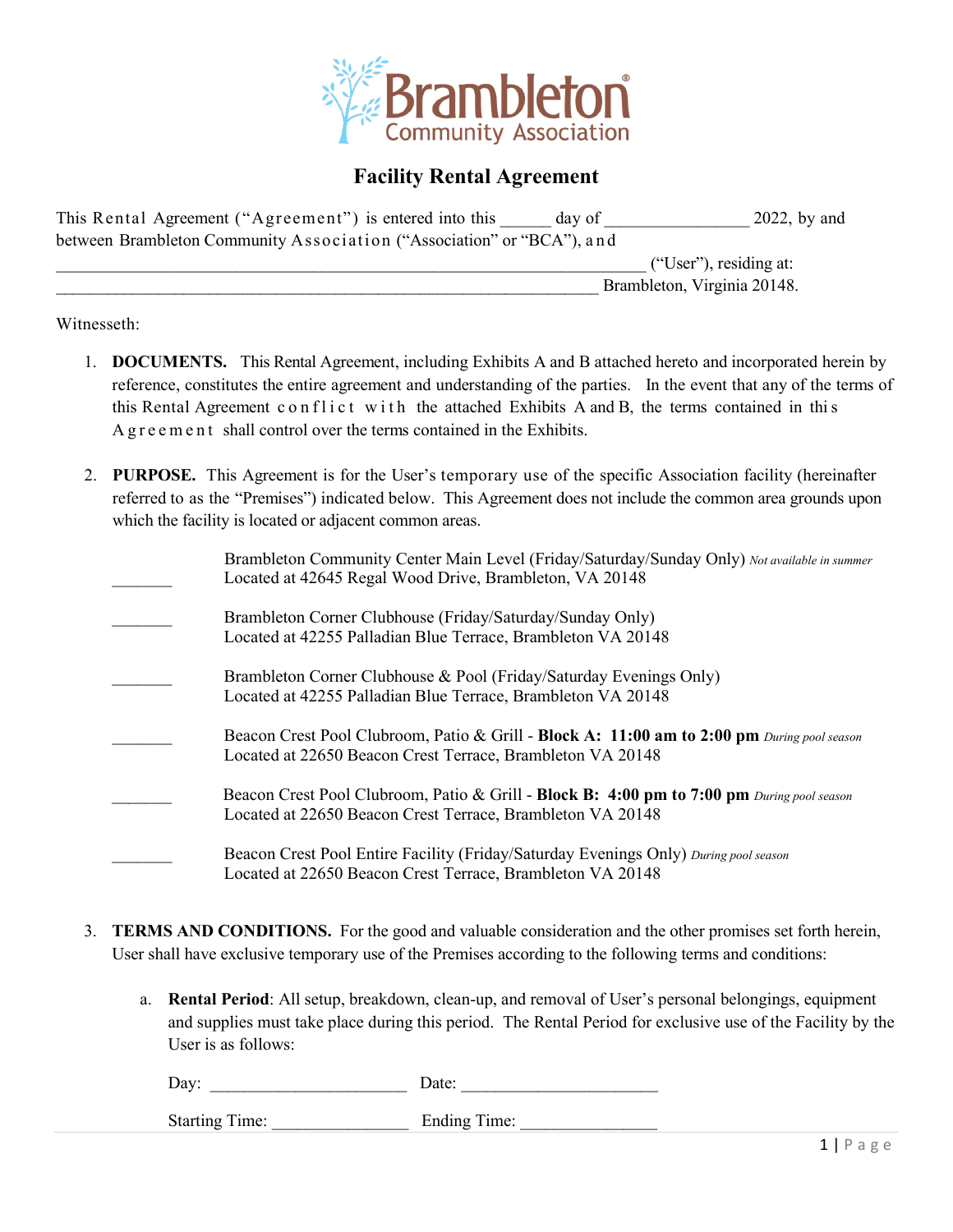b. **Rental Fee:** The fee for the Premises indicated above shall be \$ ("Rental Fee") and upon acceptance and receipt of same by the Association, the User and the Association agree to and shall be bound by all of the provisions, terms and conditions set forth in this Agreement and its Exhibits. User's payment of the Rental Fee to the Association shall reserve the Premises for the Rental Period. The Rental Fee shall be paid by

- b. **Occupancy**: The number of User's guests, invitees or other attendees shall not exceed
- c. **Use of Premises.** The User agrees that the Premises shall be used only for the purpose specified on the approved application and as follows:

 $\_$  $\_$  $\_$ \_\_\_\_\_\_\_\_\_\_\_\_\_\_\_\_\_\_\_\_\_\_\_\_\_\_\_\_\_\_\_\_\_\_\_\_\_\_\_\_\_\_\_\_\_\_\_\_\_\_\_\_\_\_\_\_\_\_\_\_\_\_\_\_\_\_\_\_\_\_\_\_\_\_\_\_\_\_\_\_\_\_\_\_\_\_\_\_

- 4. **ONSITE USER PRESENCE**. The User signing this Agreement shall be on the Premises for the duration of the Rental Period. During check-in, and at any point during the rental, the Association shall require the User to present a current driver's license or other valid picture identification to verify that they are the signing User. The User signing this Agreement is responsible for the compliance of his/her guests, invitees, and contractors with the terms and conditions set forth in this Agreement and with the Association's covenants, rules and regulations. The Association has the right and authority to immediately terminate this Agreement if the User is not on the Premises and/or if their guests, attendees or contractors violate any Association rules or regulations.
- 5. **CLEANING**. At the conclusion of User's event, User shall remove all their personal items, supplies, and equipment; remove and properly dispose of trash, litter and debris; wipe all tables and chairs free of crumbs, stains, liquids, and return any Association-provided chairs, tables or other equipment to their original location in a neat and orderly manner, all of which must occur during the Rental Period indicated above unless other arrangements are made with the Association. The cleaning fees set forth in Exhibit B cover the Association's cost to hire a service provider for the general cleaning and re-stocking of supplies necessary after a rental. Such fees do *not* relieve the User of the duty to perform the routine clean-up tasks described above.
- 6. **FACILITY ATTENDANT.** The Association's attendant will be available for private rentals that occur in the evening. The attendant shall be present on the property between 8:00 PM and 12:00 AM and will 1.) Monitor noise level and its impact on adjacent residences; 2.) Make sure renter and guests remain indoors; 3.) Make sure renters vacate the facility at or before contracted departure time, and 4.) Secure facility. The attendant flat fee of \$150.00 will be charged to the renter for all private rentals whose rental period runs during these hours (8:00 PM to 12:00 AM).
- 7. **ACCESS BY THE ASSOCIATION**. The User shall permit access to the Premises by any authorized agent of the Association at any time during the Rental Period.
- 8. **COMPLIANCE WITH LAWS**. User agrees to comply with all federal, state, municipal laws and ordinances and all Association covenants, rules and regulations while using the Premises.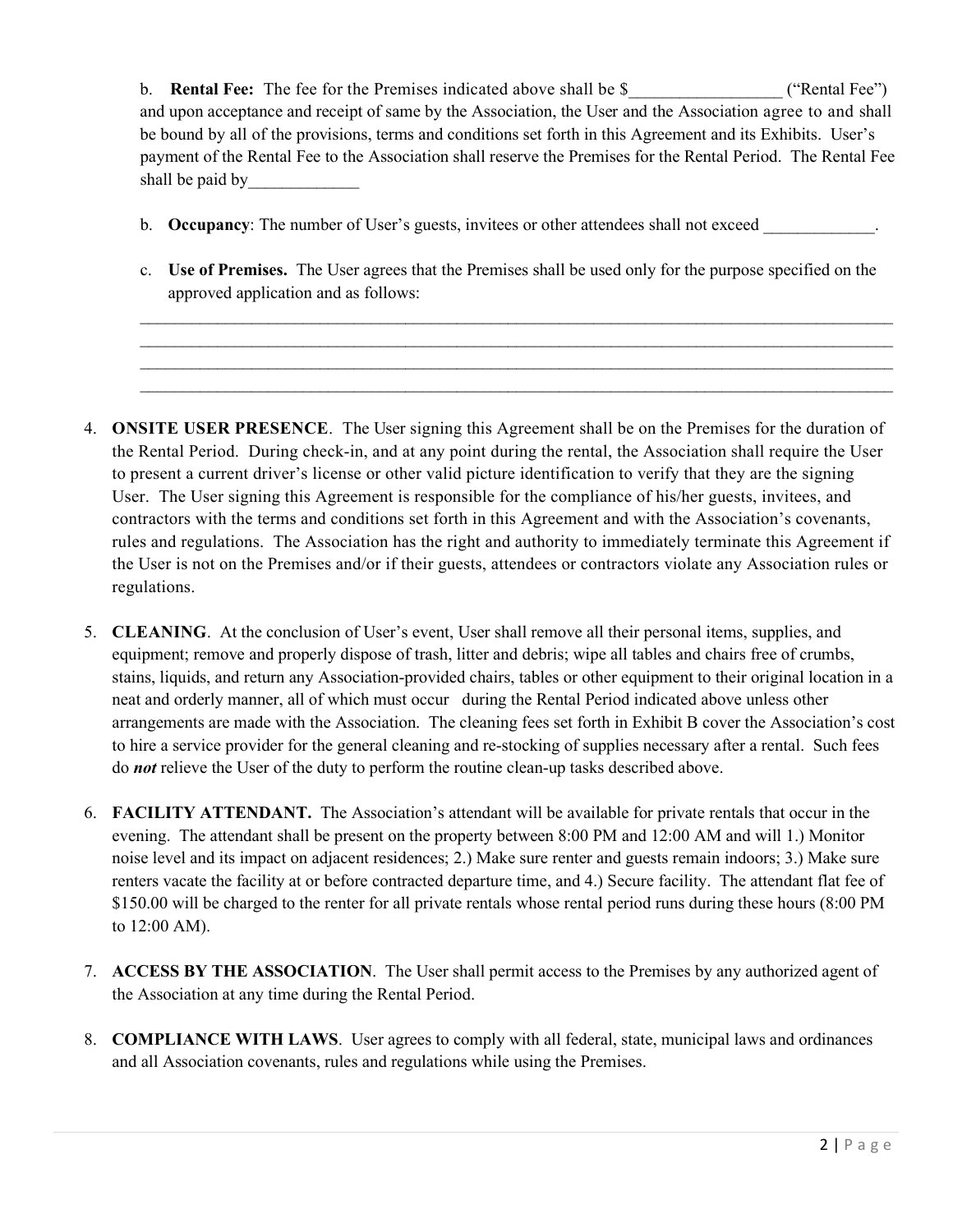- 9. **FIREARMS.** No firearms are permitted at any time on Association common area and the Premises covered by this Rental Agreement. The User is responsible to enforce this prohibition.
- 10. **ADJACENT PROPERTIES**. The User, his/her guests, invitees and contractors and the User's event generally shall have no unreasonable adverse effect upon or create a disturbance relative to adjacent residences, owners, residents and their guests. Use of the Premises is limited to the interior of the building except when parking and for ingress/egress purposes. There shall be no outdoor gatherings or activities. Smoking outdoors and outside the facility by small groups of no more than three (3) people is permitted in an area of the Premises where there is no audible or visual impact to adjacent homes. All noise, music or other sounds that are generated on the Premises shall not be heard when standing on the front sidewalk of the adjacent homes.
- 11. **ALCOHOLIC BEVERAGES AND ILLEGAL SUBSTANCES**. User shall not serve, sell or use alcoholic beverages on the Premises unless User complies with all laws and licensing requirements of the Commonwealth of Virginia and Loudoun County relating to same and has provided the Association with a copy of all applicable licenses. User shall not serve or sell alcoholic beverages to minors or allow the consumption of alcohol by any minors on the Premises. Alcoholic beverages are prohibited outside of the facility. Under no circumstances shall the User serve, sell, purchase, allow the use of, or bring any illegal or controlled substances upon Premises.
- 12. **STANDARD OF CARE**. User shall use due care and diligence in his/her use of the Premises and shall ensure that his/her guests and invitees are similarly careful and diligent in their use. At the end of the Rental Period, User shall remove all of User's property and refuse brought upon the Premises and promptly deliver to the Association possession of the Premises, clean and in good condition and in compliance with the conditions and rules set forth on Exhibit A.
- 13. **RESTORATION OF PROPERTY / REPLACEMENT OF FURNITURE OR EQUIPMENT**. In the event that User or his/her guests or invitees cause damage or loss to the Premises or any property located therein during the Rental Period, the Association shall promptly remedy such damages and repair such damaged property to a condition substantially similar to that which existed before the damage was caused. The User is responsible for any insurance deductibles, permits, and all other fees and costs related to the restoration of the Premises and/or replacement of furniture or equipment. The User shall be responsible for all costs associated with the repair plus an additional 20% administrative and general contracting fee. In the event that the Association incurs actual costs related to repair and restoration of the Premises, to include replacement of furniture or equipment, the Association shall forward copies of the invoices for same to the User and make demand for payment thereon within thirty (30) days. Should User default in the payment thereof, Association shall be entitled to treat such costs as an assessment against the User's lot and the personal obligation of the User, and shall be further entitled to avail itself of all legal remedies to collect such costs, to include all remedies set forth in the Declaration for Brambleton.
- 14. **INDEMNIFICATION.** The User shall be fully liable for and hereby indemnifies and agrees to hold harmless the Association, its Board of Directors, agents, other members, residents, guests, tenants, Managing Agent and Developer (Brambleton Group, Inc.), from any and all injuries, deaths, damages, causes of actions, claims or obligations, and any consequential and incidental damages, attorneys' fees or costs arising out of or related to any acts, omissions, negligence or gross negligence or on the part of the User or his/her guests caused during the Rental Period. By using the Premises, User assumes any and all risks inherent to such use. Association shall not be liable to the User or to his/her guests or invitees for any loss or damage suffered during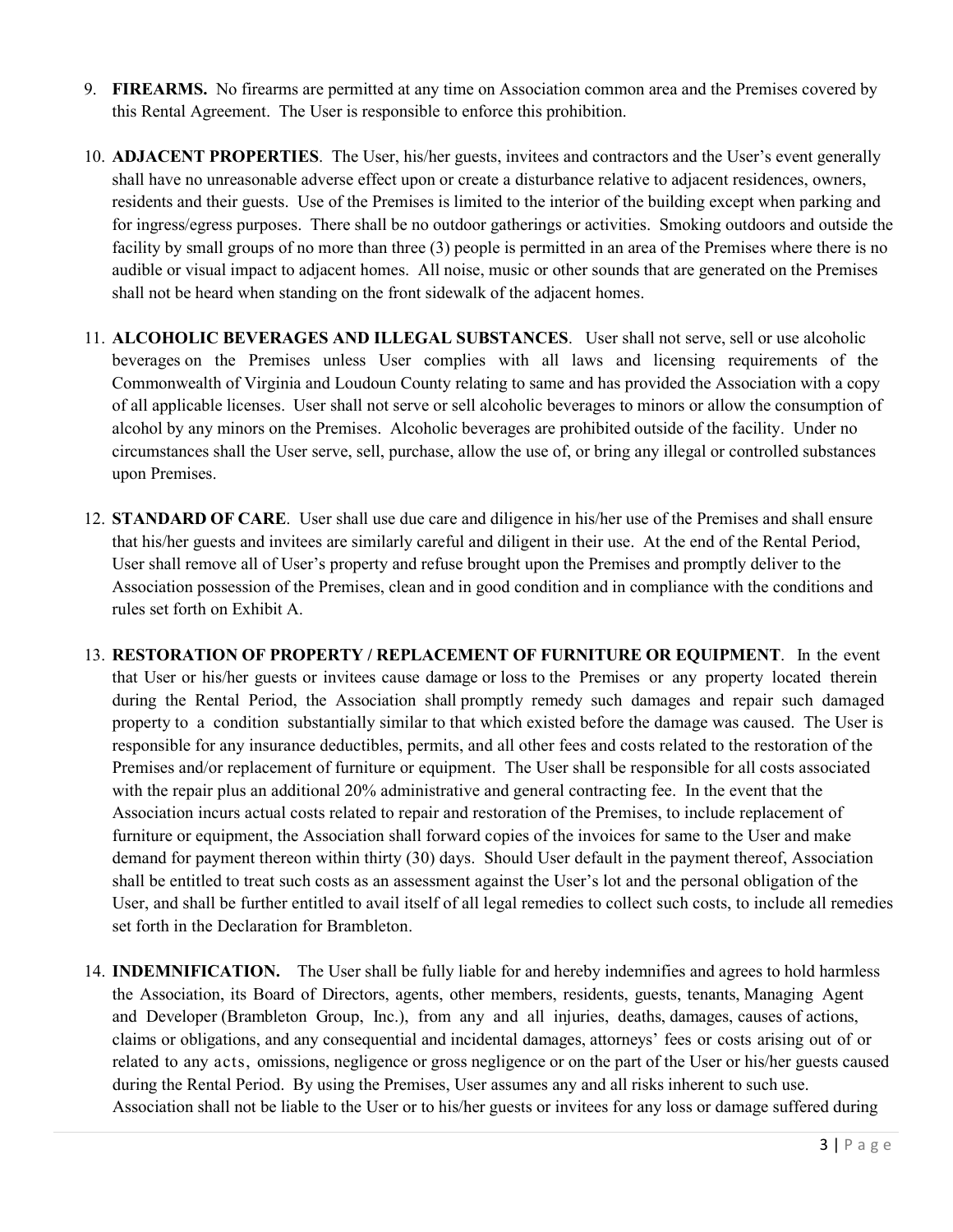the Rental Period on account of or caused by any defective condition or depreciation of the Premises, or by any structure, furniture, or equipment upon the Premises. User understands and agrees that Association shall not be liable for any loss, injury or damage caused by known or unknown defects in the Premises and fixtures thereon. Regardless of circumstance or occurrence, any potential or actual monetary liability of the Association shall not exceed the amount of the Rental Fee and any associated costs (per Exhibit B) of User's rental of the Premises. In the event that subsequent to the execution of this Agreement by the parties but prior to the Rental Period the Premises for any reason becomes unavailable for User's event, User shall be entitled to a full and prompt refund of the Rental Fee and any other related fees paid by User.

- 15. **RESPONSIBILITY FOR PERSONAL EQUIPMENT.** User shall be responsible for any and all equipment, supplies, and materials necessary for the use and enjoyment of the Premises for User's event, except for the furnishings and fixtures presently on the Premises. The Association assumes no responsibility and specifically disclaims any liability for any loss or damage to the equipment, supplies, and materials belonging to or brought upon the Premises by User, his/her guests or invitees.
- 16. **RULES AND REGULATIONS**. In his/her use of the Premises, User and his/her guests or invitees shall abide by the covenants, rules and regulations of the Association and the terms and conditions of this Agreement. Any instance of non-compliance with Association covenants, rules and regulations may result in the suspension of BCA privileges, services, and/or the assessment of fees related to the violation, after notice and an opportunity to be heard as required by the Virginia Property Owners Association Act.
- 17. **ASSOCIATION'S DUTIES.** The Association is responsible to perform the following duties.
	- a. **Availability**. The Association shall make the Premises available to the User for the User's exclusive use and enjoyment during the entire term of the Rental Period. Association staff, its contractors, or agents have the right to enter the Premises at any time during the Rental Period to inspect the facility or gain access to Association offices, supplies or equipment located at the Premises.
	- b. **Utilities**. During the Rental Period, the Association shall provide and pay for all lights, heat, water and sewer charges reasonably necessary for the proper use and enjoyment of the Premises. The Association does not, however, guarantee the performance or quality of these utilities and shall not be liable for any interruptions in these services that are beyond the Association's control or responsibility.
- 18. **TERMINATION.** The Association has the right and may immediately terminate this Agreement upon any violation of its terms, conditions or provisions by the User. Upon such termination and the demand to do so by the Association, User shall immediately vacate the Premises.
- 19. **ASSIGNABILITY OF THE AGREEMENT**. This Agreement shall not be assigned for any reason.
- 20. **WAIVER AND BREACH.** A waiver by the Association of any breach of any term or condition hereof shall not be deemed a waiver of any other or any subsequent breach. In the event that the Association is required to file a legal action because of a breach of this Agreement by the User, the User shall be responsible for the costs of the action, including, but not limited to, reasonable attorneys' fees as determined by the court.
- 21. **VENUE.** This Agreement shall be interpreted and enforced in accordance with the laws of the Commonwealth of Virginia and Loudoun County. Both parties hereto expressly agree that if legal action is required to interpret or enforce this Agreement, said action shall be filed in Loudoun County, Virginia.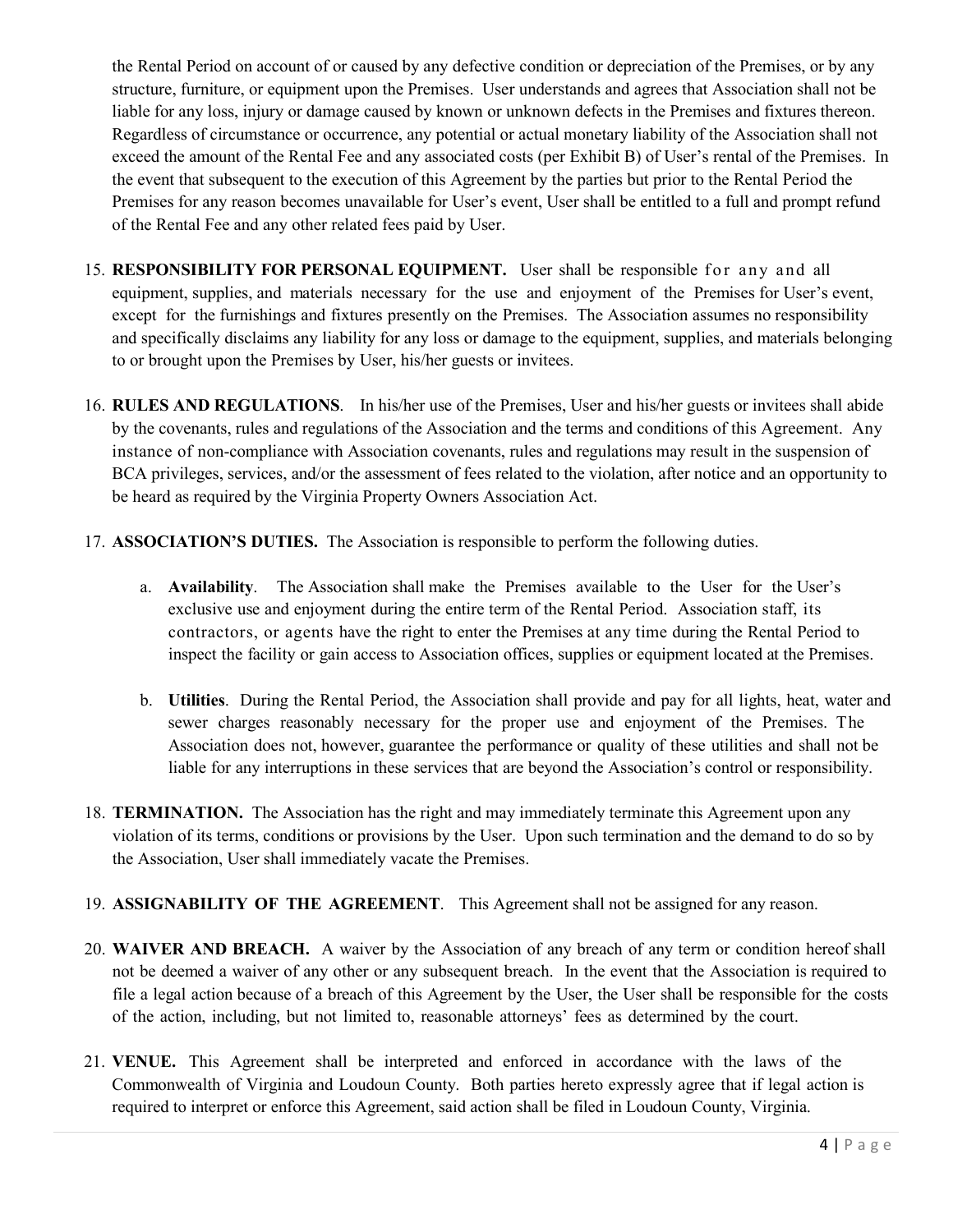- 22. **BINDING OBLIGATION OF ENTIRE AGREEMENT, COUNTERPARTS.** This Agreement shall constitute the entire agreement between the parties, and there are no addenda to this Agreement. No variance or modification of this Agreement shall be valid or enforceable except by another agreement, in writing, executed and approved in the same manner as this Agreement.
- 23. **SEVERABILITY.** In the event that any part of provision of this Agreement shall be adjudged unlawful or unenforceable under Virginia law, any lawful intent of the provision and the remainder of this Agreement shall nonetheless survive and remain in full force and effect.
- 24. **CANCELLATIONS.** If the rental is canceled by User less than 28 calendar days prior to the reserved Rental Period, the User will forfeit 50% of the rental fee. If cancellation by User is less than 14 days prior to the contracted rental date, the User will forfeit the entire rental fee. If at any time, the assessment account is not in good standing with all assessment charges or any other applicable fees and charges paid, the reservation may be canceled and the user will forfeit the rental fee based upon the cancellation schedule outlined above. User may appeal the forfeiture by submitting such an appeal in writing to the BCA office. The appeal will be decided upon by the BCA Board of Directors, whose decision shall be final. The Rental Fee will be refunded only under extraordinary circumstances which prevent the use of the Premises. The following are circumstances considered to be extraordinary events: severe inclement weather or mechanical failure at the Premises, either of which in the sole opinion of the Association prevent the safe use of the Premises, or the sudden serious illness or death of the User or an immediate family member of the User. All cancellations are subject to a \$25.00 administration fee.

IN WITNESS WHEREOF, the User and the Association, by its duly authorized representative, have executed this Agreement on the day and year written below.

| NAME:                                   |                             |  |  |  |
|-----------------------------------------|-----------------------------|--|--|--|
| <b>ADDRESS:</b>                         |                             |  |  |  |
|                                         |                             |  |  |  |
| PHONE:                                  |                             |  |  |  |
| EMAIL:                                  |                             |  |  |  |
|                                         |                             |  |  |  |
| DATE:                                   |                             |  |  |  |
| <b>BRAMBLETON COMMUNITY ASSOCIATION</b> |                             |  |  |  |
| NAME:                                   |                             |  |  |  |
| <b>SIGNATURE:</b>                       |                             |  |  |  |
|                                         | (Without Personal Recourse) |  |  |  |
| TITLE:                                  |                             |  |  |  |
| DATE:                                   |                             |  |  |  |
|                                         |                             |  |  |  |

# **BCA OWNER/AUTHORIZED TENANT, USER**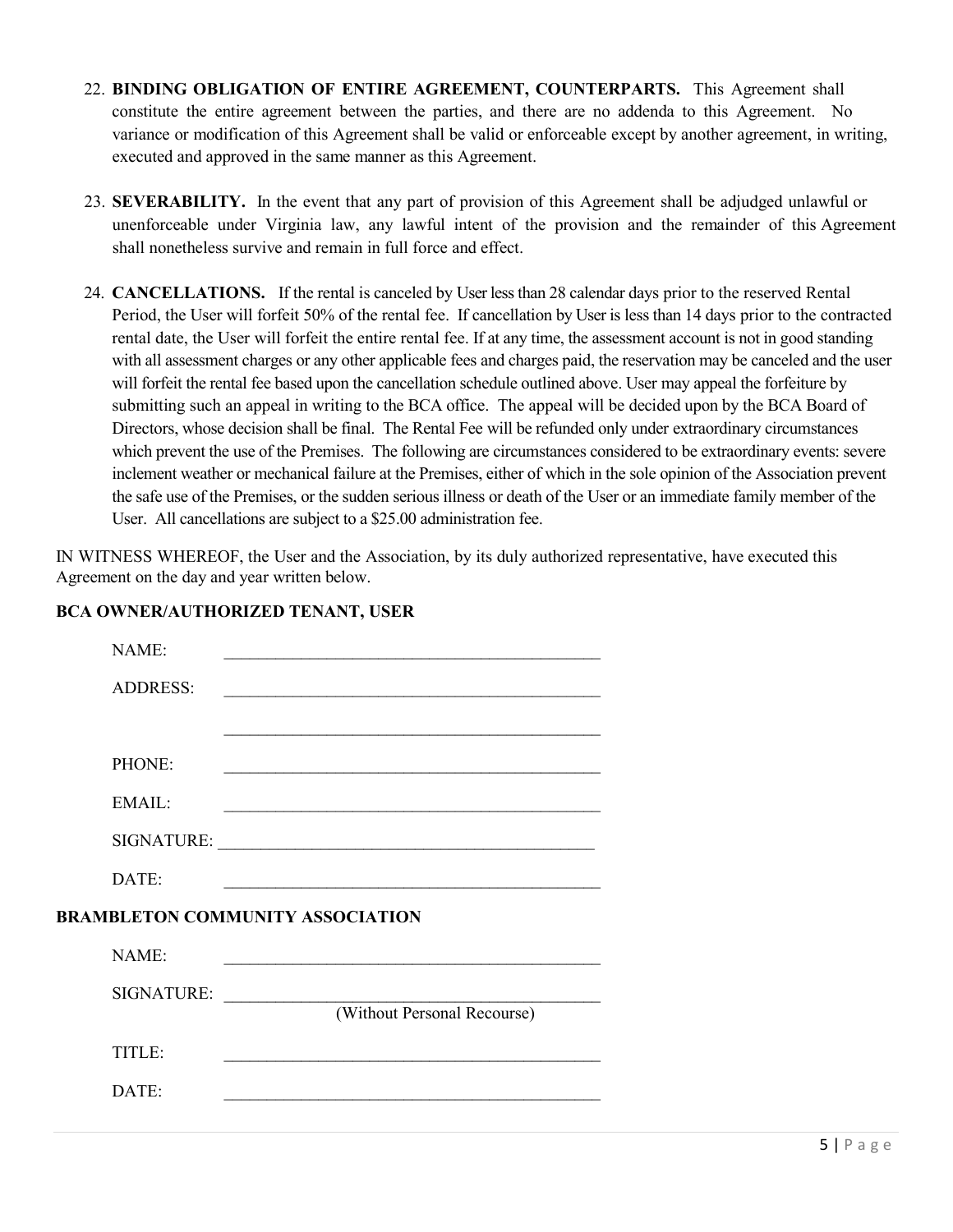# **Exhibit A Facility Rules & Regulations**

## **Access to the Facility**

Association staff will send an email approximately 45 minutes prior to the start of the Rental Period containing a unique 4 digit rental code. The code will allow renter access to the key located inside a lockbox (located on the brick wall). The key must be returned to the lockbox at end of the party.

## **Common Area Usage**

Users, their guests and (if applicable) contractor(s) have exclusive use of the interior spaces and pool area as the Agreement states. In addition, the parking lot, parking spaces and sidewalk leading between those facilities and the Premise shall be used only for ingress and egress during the Rental Period. There shall be no use of the exterior common areas during the rental, unless otherwise stated in the Agreement.

## **Decorations**

Decorations may be attached to the walls using painters tape only. Decorations may be attached to the walls only. No decorations shall be attached to the facility windows, ceilings, doors, cabinets, electronics, sound panels or fixtures or surfaces other than the walls.

## **Fireworks**

Legal and illegal fireworks (including sparklers) are prohibited on Association common areas. Users of the Premises are responsible for enforcing this prohibition as to guests, invitees and contractors throughout the rental period.

## **Pets**

No pets other than service animals are permitted.

## **Safety & Security**

User is responsible for maintaining a safe and secure environment for User's guests, invitees and contractors during the Rental Period. Failure to do so could result in immediate termination of the rental agreement.

Cameras are present on the property with recording and remote monitoring functionality. Altering or disturbing these systems is prohibited.

In the event of a fire or security alarm, BCA management staff, the Loudoun County Sheriff's Department, and/or the Loudoun County Fire Department will be notified. If the alarm is determined to be false and the act of User or his/her guests or invitees, User may be responsible for any and all penalties and fees associated with the false alarm.

## **Smoking/Vaping**

Smoking and vaping are not permitted within any portion of the facility. Smoking and vaping are permitted only in designated outdoor areas. All smoking material must be properly disposed of. Users will be charged a fee if cleanup related to smoking is required.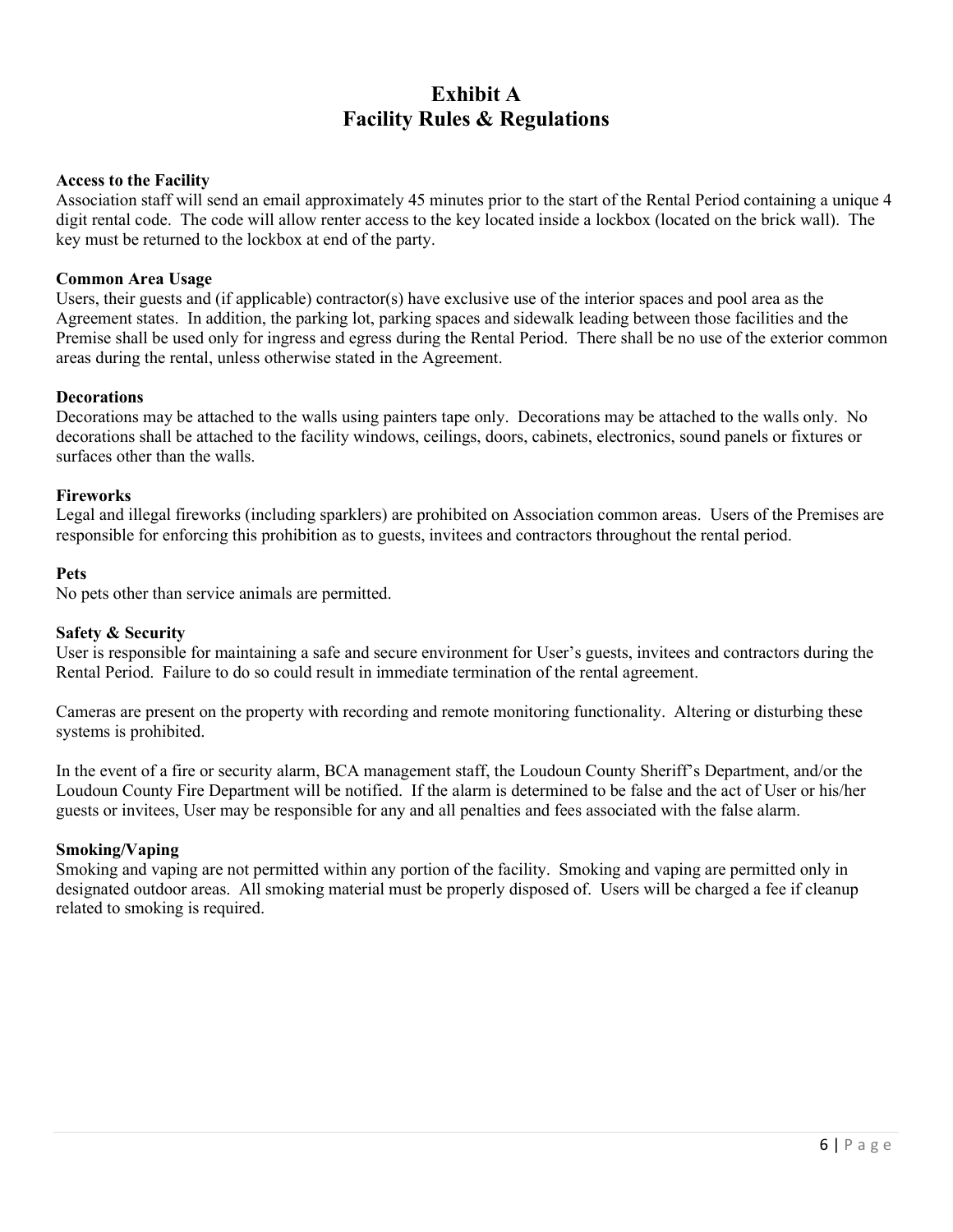# **FACILITY-SPECIFIC RULES & REGULATIONS**

### **Brambleton Community Center Main Level**

#### **Clean-up & Breakdown**

Clean-up of the facility includes removal of all trash and disposal in the designated containers; general cleaning; return, stacking and placement of all chairs and tables in the designated space as shown in the diagrams/pictures located in the storage room; adjustment of the thermostat back to the standard setting; turning off all lights and a/v equipment; and securing all doors.

### **Conclusion Time for Events/Parties**

All events must conclude by end of rental period including event breakdown and cleaning as required by the Agreement (not to exceed 12:00 am). Please plan accordingly. **An additional attendant fee of \$100 will be assessed for the first fifteen minutes beyond rental period and \$30 per fifteen minutes thereafter.**

#### **Noise**

Noise generated from the rental shall not affect adjacent homeowners and residents. The doors shall not be left or propped in the open position for an extended period of time. Music from the rental must not be heard when standing at the sidewalk on the opposite side of the street from the facility. User's guests must speak at reasonable levels when entering and exiting the facility.

### **Use of Common Area**

The User does not have exclusive use to common area spaces outside of the building, except the balcony on the main level, unless other contractual arrangements have been stated in the Agreement. Any outdoor group use of the common areas must take place on the balcony and must conclude by end of rental period (not to exceed 12:00 am). Outside group gatherings are prohibited at the front entrance, in the street, and parking lot, unless otherwise stated in the Agreement.

#### **Use of Premise**

The Agreement is for the main level only. Any use of the lower level and/or pool deck is prohibited.

#### **Audiovisual**

Audiovisual equipment located at the facility is for the sole use of Brambleton Community Association. The User may bring in their own personal audiovisual equipment to be used during their rental.

#### **Trash**

The User must dispose of all trash collected in the cans into the larger totters or dumpster located on the Premise.

#### **Brambleton Corner Clubhouse**

## **Clean-up & Breakdown**

Clean-up of the facility includes removal of all trash and disposal in the designated containers; general cleaning; return, stacking and placement of all chairs and tables in the designated space as shown in the diagrams/pictures located in the storage room; adjustment of the thermostat back to the standard setting; turning off all lights and a/v equipment; and securing all doors.

#### **Conclusion Time for Events/Parties**

All events must conclude by end of rental period including event breakdown and cleaning as required by the Agreement (not to exceed 11:00 pm). Please plan accordingly. **An additional attendant fee of \$100 will be assessed for the first fifteen minutes beyond rental period and \$30 per fifteen minutes thereafter.**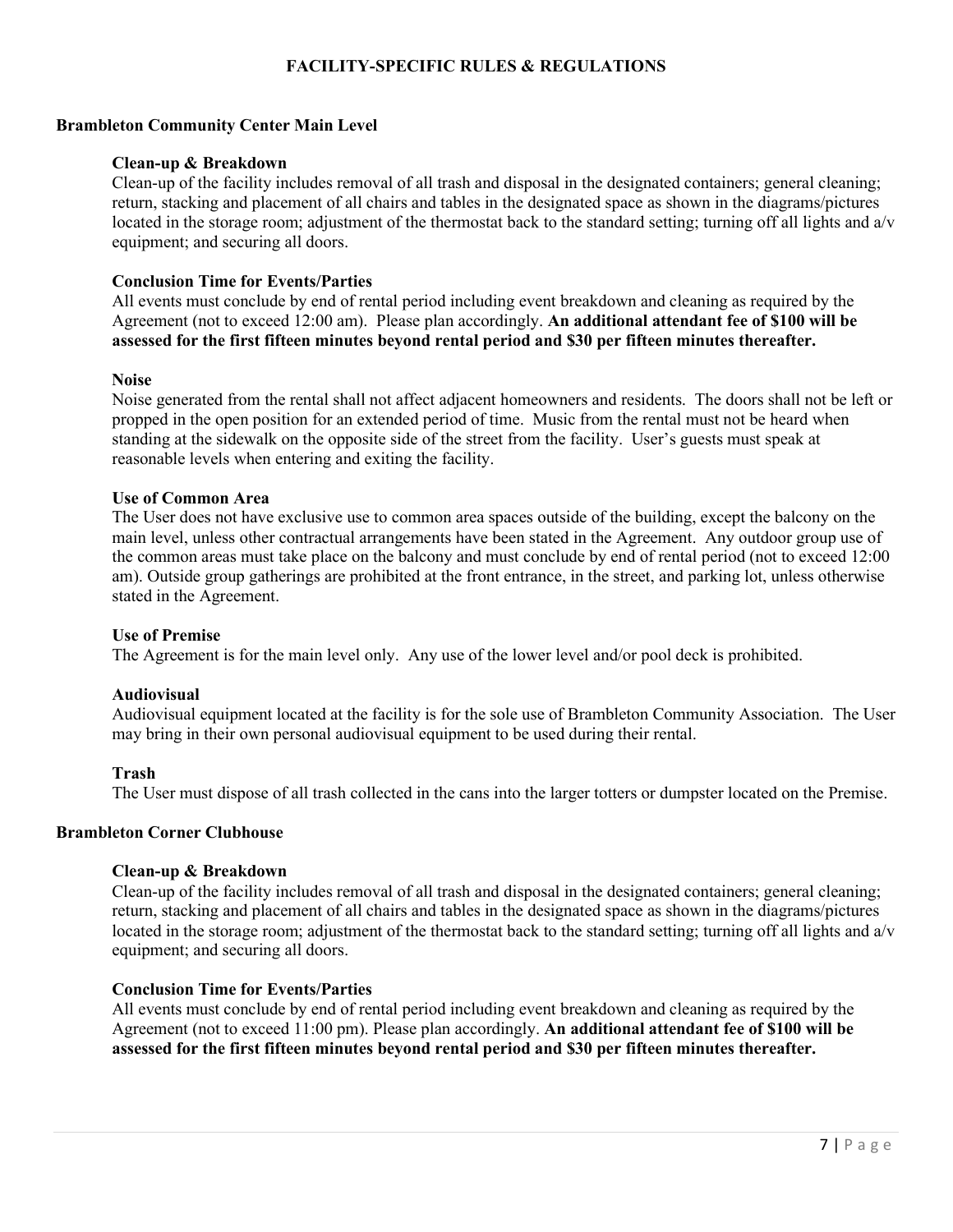## **Noise**

Noise generated from the rental shall not impact adjacent homeowners and residents. The main entrance door shall not be left in the open position for an extended period of time. Music from the rental must not be heard when standing at the sidewalk on the opposite side of the street from the facility. Guests of the renter must speak at reasonable levels when entering and exiting the facility.

### **Use of Common Areas**

The User does not have exclusive use of common area spaces outside of the building. Any outdoor group gatherings must be stated, reviewed, approved and noted in the Agreement.

#### **Use of Pool and Surrounding Deck**

The pool deck shall not be used for any reason during a rental unless the rental has paid for pool use and Association provided lifeguards are on duty.

### **Audiovisual**

Audiovisual equipment located at the facility is for the sole use of Brambleton Community Association. The User may bring in their own personal audiovisual equipment to be used during their rental.

#### **Trash**

The User must dispose of all trash collected in the cans into the larger totters or dumpster located on the Premise.

### **Brambleton Corner Pool**

#### **Clean up & Breakdown**

Clean-up of the facility shall take place during the contracted time stated in the agreement, and shall include removal of all trash and disposal in the designated containers; general cleaning; return, stacking and placement of all chairs and tables in the designated space as shown in the diagrams/pictures located in the storage room; adjustment of the thermostat back to the standard setting; turning off all lights and a/v equipment; and securing all doors.

#### **Conclusion Time for Events/Parties**

All events must conclude by end of rental period including event breakdown and cleaning as required by the Agreement. User is responsible for planning adequate time into their event to allow for clean-up and departure from the Premise by 11:00 pm. Please plan accordingly. **An additional attendant fee of \$100 will be assessed for the first fifteen minutes beyond rental period and \$30 per fifteen minutes thereafter.**

#### **Noise**

Noise generated from the rental shall not impact adjacent homeowners and residents. The main entrance door shall not be left in the open position for an extended period of time. Music from the rental must not be heard when standing at the sidewalk on the opposite side of the street from the facility. Guests of the renter must speak at reasonable levels when entering and exiting the facility.

#### **Use of Common Areas**

The User does not have exclusive use of common area spaces outside of the building. Any outdoor group gatherings must be stated, reviewed, approved and noted in the Agreement.

#### **Pool Rules**

The User, attendees, guests and contractors must adhere to all pool rules. Failure to do so can result in immediate termination of the Agreement. Please note that no glassware of any type is permitted.

#### **Pool Staffing**

All costs associated with the lifeguards and pool operators, required by Loudoun County and the Association, are to be paid by the User. The Association will arrange for this staffing through its pool management contractor. Users cannot supply their staffing for this.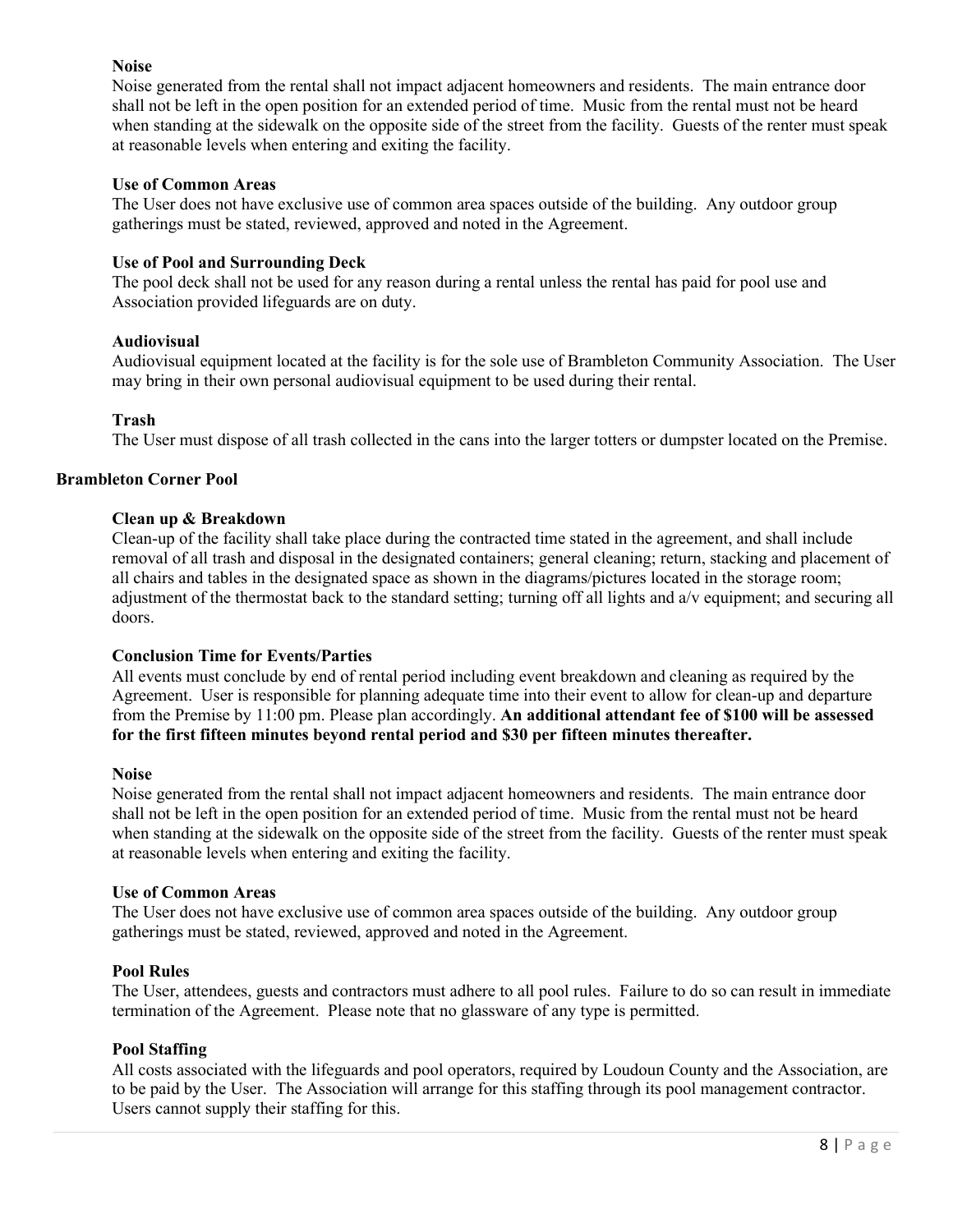# **Trash**

The User must dispose of all trash collected in the cans into the larger totters or dumpster located on the Premise.

# **Beacon Crest Poo**l

# **Clean up & Breakdown**

Clean-up of the facility shall take place during the contracted time stated in the agreement, and shall include removal of all trash and disposal in the designated containers; general cleaning; return all tables and chairs to their original position.

## **Conclusion Time for Events/Parties**

All events must conclude by 11:00pm, which includes clean-up. User is responsible for planning adequate time into their event to allow for clean-up and departure from the Premise by 11:00 pm. Please plan accordingly. **An additional attendant fee of \$100 will be assessed for the first fifteen minutes beyond rental period and \$30 per fifteen minutes thereafter.**

## **Noise**

Noise generated from the rental shall not impact adjacent homeowners and residents. Music from the rental must not be heard when standing at the sidewalk on the opposite side of the street from the facility. Guests of the renter must speak at reasonable levels during the event and when entering and exiting the facility.

## **Use of Common Areas**

The User does not have exclusive use of common area spaces outside of the building.

## **Pool Rules**

The User, attendees, guests and contractors must adhere to all pool rules. Failure to do so can result in immediate termination of the Agreement. Please note that no glassware of any type is permitted.

## **Pool Staffing**

All costs associated with the lifeguards and pool operators, required by Loudoun County and the Association, are to be paid by the User. The Association will arrange for this staffing through its pool management contractor. Users cannot supply their staffing for this.

# **Trash**

The User must dispose of all trash collected in the cans into the larger totters or dumpster located on the Premise.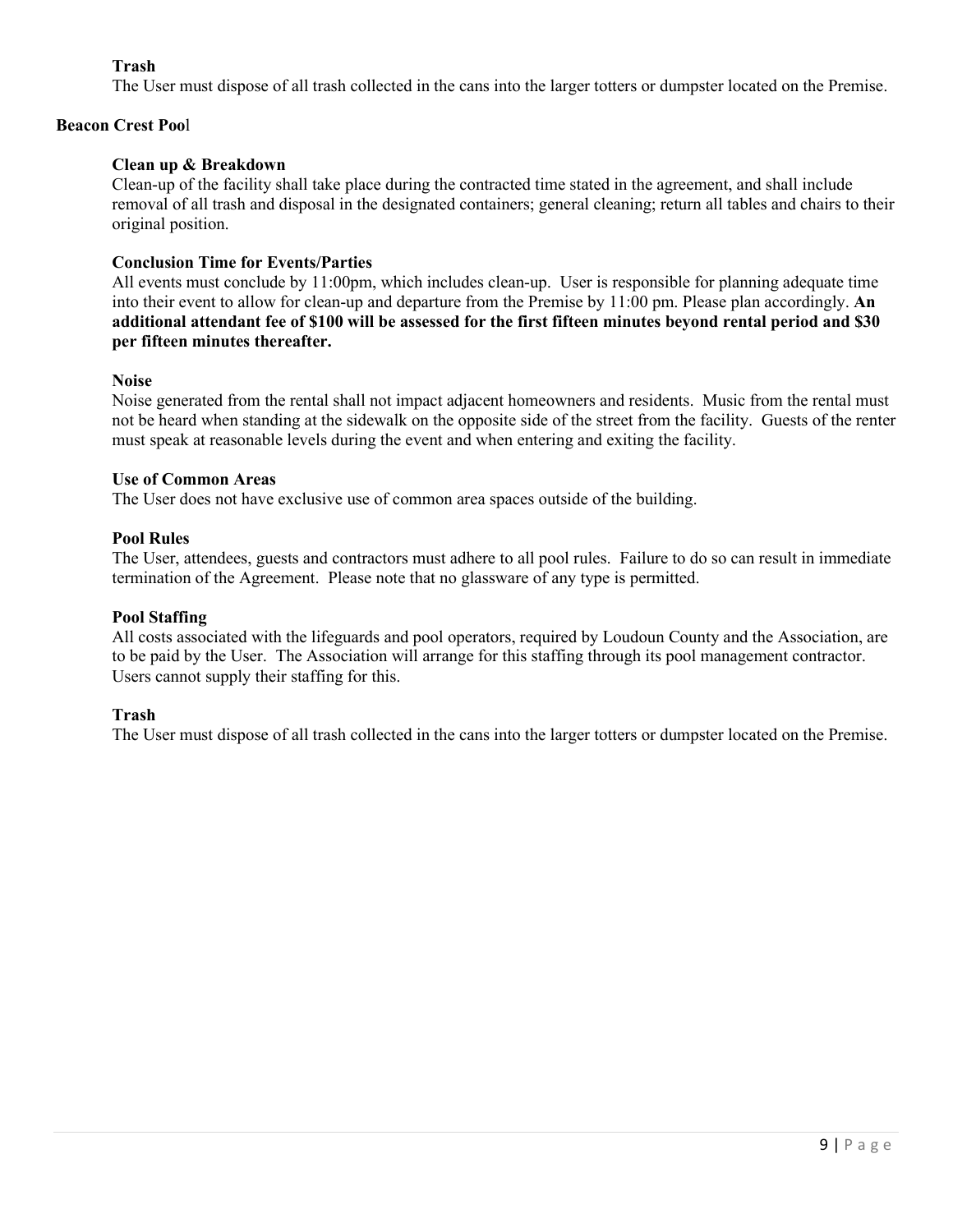# **Exhibit B**

# **Rental - Related Fees and Non-Compliance Charges**

# **RENTAL FEES**

|                               |                                              |                                | <b>Cleaning</b> | <b>Attendant</b>            |
|-------------------------------|----------------------------------------------|--------------------------------|-----------------|-----------------------------|
| <b>Facility</b>               | <b>Hours</b>                                 | <b>Rental Rate</b>             | Fee             | Fee                         |
| <b>Community Center</b>       | Weekends Only                                | \$75 per hour                  | \$75            | \$150                       |
| Main Level                    | Not available in summer                      | Minimum 4-hour rental          |                 | flat fee                    |
| Rentals begin Fall 2021       |                                              | Maximum capacity: 75           |                 |                             |
|                               | Friday & Saturday:                           |                                |                 | For anyone                  |
|                               | 10:00 am - 12:00 am*                         |                                |                 | whose rental                |
|                               |                                              |                                |                 | period runs<br>during these |
|                               | Sunday: 10:00 am - 8:00 pm*                  |                                |                 | hours: $8:00$               |
|                               |                                              |                                |                 | pm to 12:00                 |
|                               |                                              |                                |                 | am                          |
| Corner Clubhouse              | Weekends Only                                | \$110 per hour                 | \$125           | \$150                       |
|                               |                                              | Minimum 6-hour rental          |                 | flat fee                    |
|                               | Friday & Saturday:                           |                                |                 |                             |
|                               | $10:00$ am - $11:00$ pm*                     | Maximum capacity: 150          |                 | For anyone                  |
|                               |                                              |                                |                 | whose rental                |
|                               | Sunday: 12:00 pm - 8:00 pm*                  |                                |                 | period runs<br>during these |
|                               |                                              |                                |                 | hours: 8:00                 |
|                               |                                              |                                |                 | pm to 12:00                 |
|                               |                                              |                                |                 | am                          |
| Corner Clubhouse              | Weekends Only                                | \$600                          | \$125           | \$150                       |
| Pool                          |                                              | \$160.50 for lifeguards        |                 | flat fee                    |
|                               | Friday & Saturday:                           | $(<50$ guests)                 |                 |                             |
|                               | $8:00 \text{ pm} - 11:00 \text{ pm*}$        | \$22.50/hr per add'l lifeguard |                 | For anyone                  |
|                               |                                              | (per add'l 25 guests)          |                 | whose rental                |
|                               |                                              |                                |                 | period runs<br>during these |
|                               |                                              | Maximum capacity: 250          |                 | hours: 8:00                 |
|                               |                                              |                                |                 | pm to 12:00                 |
|                               |                                              |                                |                 | am                          |
| <b>Beacon Crest Club Room</b> | Monday-Sunday                                | \$200/Block                    |                 |                             |
| & Patio Grill Area            | Block A: $11:00$ am $- 2:00$ pm              | No guest passes required       | Included        |                             |
|                               | Block B: $4:00 \text{ pm} - 7:00 \text{ pm}$ | Maximum capacity: 25           |                 |                             |
| Beacon Crest Club Room        | Friday & Saturday                            | \$300/8:00 pm - 11:00 pm       | Included        |                             |
| Patio/Grill Area & Pool       | 8:00 pm - 11:00 pm                           | \$160.50 for lifeguards        |                 |                             |
|                               |                                              | $(<50$ guests)                 |                 |                             |
|                               |                                              | \$22.50/hr per add'l lifeguard |                 |                             |
|                               |                                              | (per add'l 25 guests)          |                 |                             |
|                               |                                              | Maximum capacity: 125          |                 |                             |

**\*Please note: Cleanup and exit of facility must be concluded by the end of rental period. Please plan accordingly. An additional fee of \$100 will be assessed for the first fifteen minutes beyond rental period and \$30 per fifteen minutes thereafter.**